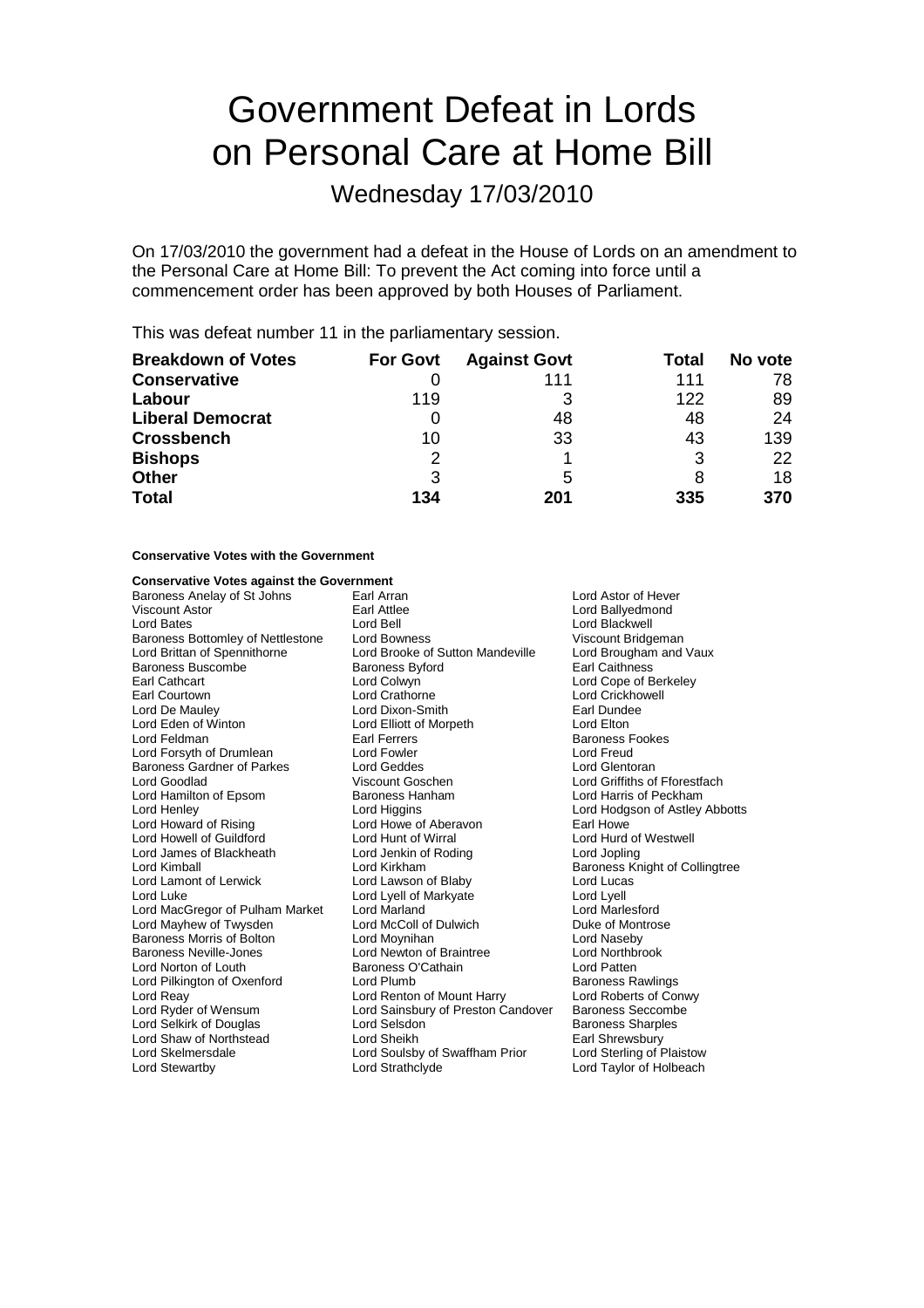**Labour Votes with the Government**<br>Lord Acton

Baroness Gibson of Market Rasen Baroness Howells of St Davids<br>
Lord Hoyle<br>
Lord Hunt of Kings Heath<br>
Lord Janner of Braunstone Lord King of West Bromwich Lord Kinnock<br>
Lord Lea of Crondall Lord Levy Lord MacKenzie of Culkein Lord Mackenzie of Framwellgate<br>Lord Maxton Lord Baroness McDonagh Lord Pendry **Baroness Pitkeathley**<br>
Baroness Quin<br>
Lord Radice Baroness Taylor of Bolton Lord Temple-Morris Baroness Taylor of Bolton Lord Temple-Morris Lord Tunnicliffe Baroness Uddin Baroness Warwick of Undercliffe<br>Baroness Whitaker **Baron of Charlton Charlton** Lord Whitty

Lord Tugendhat Viscount Ullswater Baroness Verma Lord Wade of Chorlton

Baroness Adams of Craigielea Lord Adonis Lord Anderson of Swansea Baroness Andrews Lord Archer of Sandwell<br>
Lord Bach Lord Baroness Andrews Lord Baroness Andrews Lord Bassam of Brighton Lord Bach Lord Barnett Lord Bassam of Brighton Lord Berkeley Lord Bhattacharyya Lord Bilston Lord Boyd of Duncansby Lord Bradley Lord Brett Lord Brookman Lord Brooks of Tremorfa<br>
Lord Brookman Lord Campbell-Savours<br>
Lord Carter of Coles Lord Christopher Lord Clark of Windermer Lord Carter of Coles Lord Christopher Lord Carter of Coles Lord Christopher Lord Clark of Windermere<br>
Lord Clinton-Davis Baroness Corston Baroness Crawley Lord Clinton-Davis<br>
Lord Clinton-Davis<br>
Lord Davidson of Glen Clova Lord Davies of Oldham Baroness Dean of Lord Davidson of Glen Clova Lord Davies of Oldham Baroness Dean of Thornton-le-Fylde<br>Lord Desai Lord Dubs Lord Dubs Lord Evans of Temple Guiting Lord Desai Lord Dubs Lord Evans of Temple Guiting Lord Evans of Parkside Baroness Falkender Baroness Farrington of Ribbleton<br>
Lord Faulkner of Worcester Lord Foster of Bishop Auckland Baroness Gale Lord Foster of Bishop Auckland Baroness Gale<br>
Lord Gordon of Strathblane Baroness Goudie Baroness Gould of Potternewton Lord Grantchester Lord Grenfell Lord Harris of Haringey Lord Harrison Lord Haskel Lord Hattersley Cord Hattersley Cord Haskel Baroness Henig<br>Baroness Hilton of Eggardon Baroness Hollis of Heigham Lord Howarth of Newport Baroness Hilton of Eggardon Baroness Hollis of Heigham Lord Howarth of Newport<br>Baroness Howells of St Davids I ord Hovle I are all on Hughes of Woodside Lord Hunt of Kings Heath Lord Janustone Baroness Jones of Whitchurch<br>
Lord Jones Cord Jordan Baroness Kennedy of The Shar Lord Lea of Crondall **Lord Levy** Lord Levy Lord Macdonald of Tradeston<br>
Lord MacKenzie of Culkein **Lord Mackenzie of Framwellgate** Baroness Massey of Darwen Baroness McDonagh **Lord McIntosh of Haringey**<br>
Lord McKenzie of Luton<br>
Lord Moonie Baroness McIntosh of Hudnall Lord McKenzie of Luton Lord Moonie<br>
Baroness Morgan of Huyton Baroness Morgan of Drefelin Lord Morris of Manchester Baroness Morgan of Drefelin Lord Morris of Aberavon Lord Morris of Handsworth Lord O'Neill of Clackmannan Lord Parekh Lord Patel of Blackburn Lord Paul Baroness Quin **Exercise Search Control** Lord Radice **Baroness Ramsay of Cartvale** Baroness Ramsay of Cartvale Cord Richard Baroness Rendell of Babergh Lord Richard<br>
Lord Rosser Cord Rowlands Lord Robertson of Port Ellen Lord Rosser Lord Rosser Lord Rowlands<br>
Lord Sawyer Baroness Scotland of Asthal Viscount Simon Baroness Scotland of Asthal Lord Snape Cord Soley Cord Soley Lord Strabolgi<br>Lord Sugar Cord Strabolgi Baroness Symons of Vernham Dean Lord Taylor of Blackburn Exercises Symons of Vernham Dean<br>
Lord Temple-Morris<br>
Baroness Thornton Lord Tomlinson Lord Tunnicliffe **Baroness Turner of Camden**<br>Baroness Uurner of Camden<br>Baroness Warwick of Undercliffe Lord Wedderburn of Charlton Baroness Whitaker **Lord Whitty** Lord Whitty **Lord White** Lord Works Lord Williams of Elvel Lord Works Lord Works Lord Works Lord Works Lord Works Lord Works Lord Works Lord Works Lord Works Lord Works Lord Works Lord Young Lord Young of Norwood Green

Lord Tebbit Lord Trimble Communication Christian Baroness Trumpington<br>
Lord Tugendhat Communication Communication Communication Christian Christian Christian Christian Christian Ch

Baroness Kennedy of The Shaws<br>Lord Kirkhill

## **Labour Votes against the Government**

Lord Lipsey Lord Warner Baroness Wilkins

### **Liberal Democrat Votes with the Government**

### **Liberal Democrat Votes against the Government**

Lord Addington Lord Avebury<br>
Baroness Barker Lord Burnett<br>
Lord Bradshaw Lord Burnett Baroness Barker Lord Bradshaw Lord Bradshaw Lord Bradshaw Lord Bradshaw Lord Cotter Lord Livsey of Talgarth Lord Maclennan of Rogart<br>
Lord McNally<br>
Lord Methuen Baroness Thomas of Winchester Baroness Thomas of Walliswood<br>Lord Tone Baroness Thomas of Walliswood

Lord Chidgey Lord Cotter Lord Dholakia Earl Glasgow **Lord Goodhart** Lord Goodhart Lord Greaves Lord Greaves Cheltenham<br>
Baroness Hammed Baroness Harris of Richmond Lord Jones of Cheltenham Baroness Harris of Richmond Lord Jones of Cheltenham<br>Lord Lee of Trafford Lord Lester of Herne Hill Lord Kirkwood of Kirkhope Lord Lee of Trafford Cord Lester of Herne Lord Lester of Herne Lord Lester of Herne H<br>
Lord Livey of Talgarth Cord Maclennan of Rogart Baroness Maddock Lord McNally Lord Methuen Baroness Miller of Chilthorne Domer<br>Baroness Miller of Chilthorne Domer<br>Baroness Neuberger Baroness New Baroness Northover Baroness Nicholson of Winterbourne Baroness Northover<br>Lord Redesdale **Baroness** Lord Roberts of Llandudno Lord Oakeshott of Seagrove Bay Lord Redesdale Lord Cord Roberts of Llandud<br>
Baroness Scott of Needham Market Baroness Sharp of Guildford Lord Shutt of Greetland Baroness Scott of Needham Market Baroness Sharp of Guildford Lord Shutt of Greetland Shutt of Greetland Shutt of Greetland Lord Taverne Lord Teverson Lord Steel of Aikwood **Lord Taverne** Lord Taverne Lord Teverson<br>
Baroness Thomas of Winchester Baroness Thomas of Walliswood Baroness Tonge Lord Vallance of Tummel **Lord Wallace of Saltaire** Baroness Walmsley

Baroness Garden of Frognal Lord Tyler